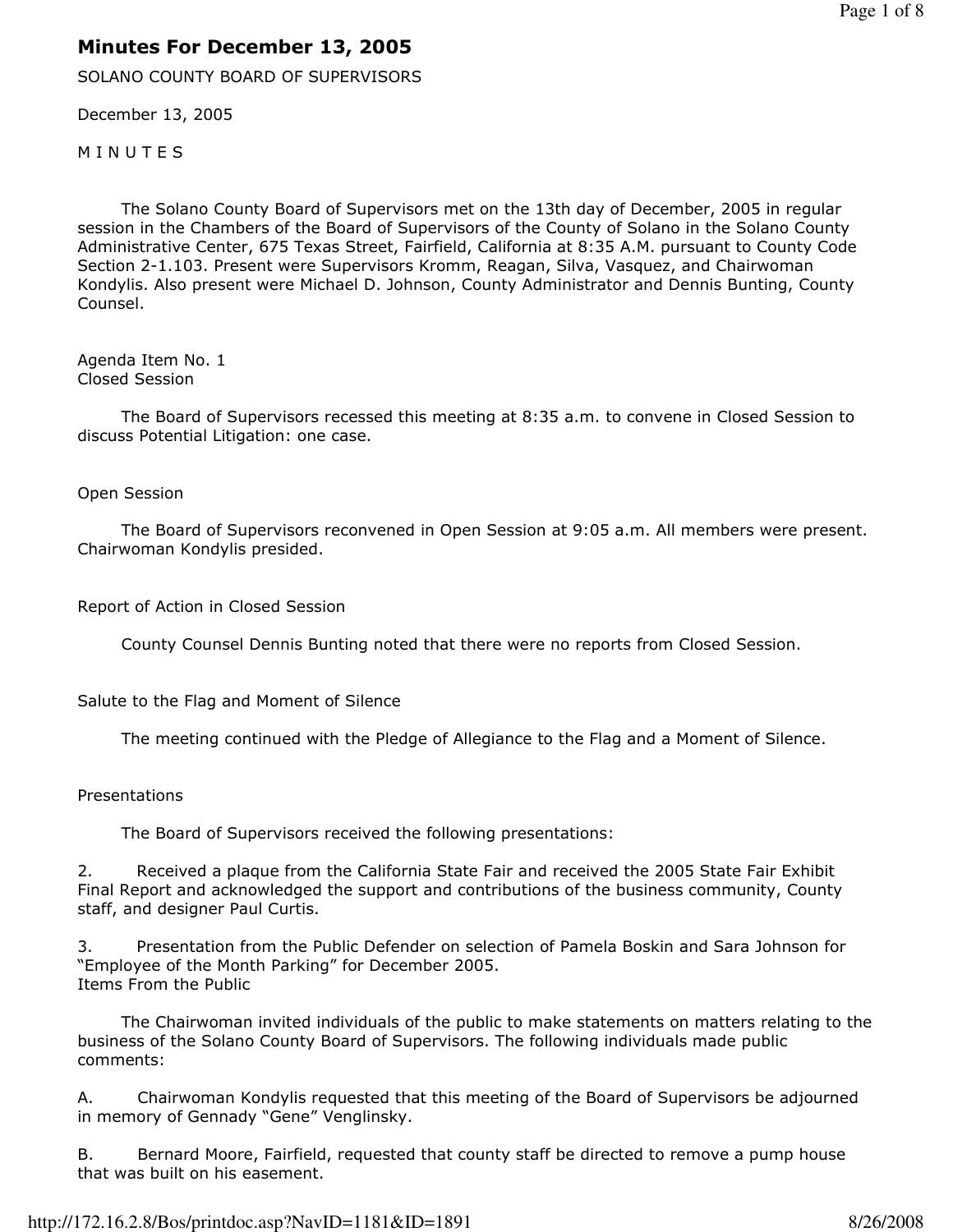B. Donald Tipton, unincorporated Vallejo, expressed his concern regarding

Public Comment on Consent Calendar

The Chairwoman invited individuals of the public to make public comment on Consent Calendar Items. The following comments were received:

A. Jim DeKloe, representing the Solano Group Sierra Club, presented a petition to the Board and requested that the Board adopt their alternative redevelopment plan of the Solano County Fairgrounds rather than the Mills Corporation's proposal as the Sierra Club's proposal would preserve more of the fairgrounds and more of the property for public use while including most of the commercial elements of the plan proposed by the Mills Corporation and would incorporate a wetlands restoration project that would filter pollutants and improve the quality of Lake Chabot.

B. In response to a concern expressed by Donald Tipton, unincorporated Vallejo, the Department of Resource Management noted that

## Approval of Agenda

 Approved the Solano County Board of Supervisors' agenda as submitted with the following amendments:

Item No. 13 – County's Mental Health Services Act (Prop 63) Three Year Program and Expenditure Plan for community services and support for the period FY 2005/06 through FY 2007/08 removed from the Consent Calendar.

Item No. 20 - Proposed ordinance adding Chapter 6.6 to the Solano County Code relating to Wood Burning Appliances removed from the Consent Calendar.

Item No. 22 - Agreement for construction plan review and construction inspection services for the Mariani Wastewater Pretreatment Plant Project removed from the Consent Calendar.

MOTION: Kromm. SECOND: Vasquez. AYES: Kromm, Reagan, Silva, Vasquez, Kondylis.

## Consent Calendar

Acted on the following Consent Calendar items:

4. Approved the Board of Supervisors' and Rural North Vacaville Water District meeting minutes of December 6, 2005.

5. Approved and authorized Chairwoman Kondylis to sign a Proclamation honoring Hannelore "Lore" Catania on her retirement from the United States Department of Veterans Affairs and her 19 years of service to Solano County veterans.

6. Approved and authorized Chairwoman Kondylis to sign a Proclamation honoring Planning Director John Bunch upon his retirement from the City of Vallejo.

7. Reviewed and accepted the FY2004/05 Annual Disclosure Review of the Public Facilities Fees.

8. Approved the Side Letter Agreement on Uniform Allowance and Probationary Period with SEIU, Local #1280, representing Unit #7, Sheriff Security Officers.

9. Adopted and authorized Chairwoman Kondylis to sign Resolution No. 2005-249 dedicating 420 Admiral Callaghan Lane in Vallejo as a Veterans Memorial Building and rescinding the dedication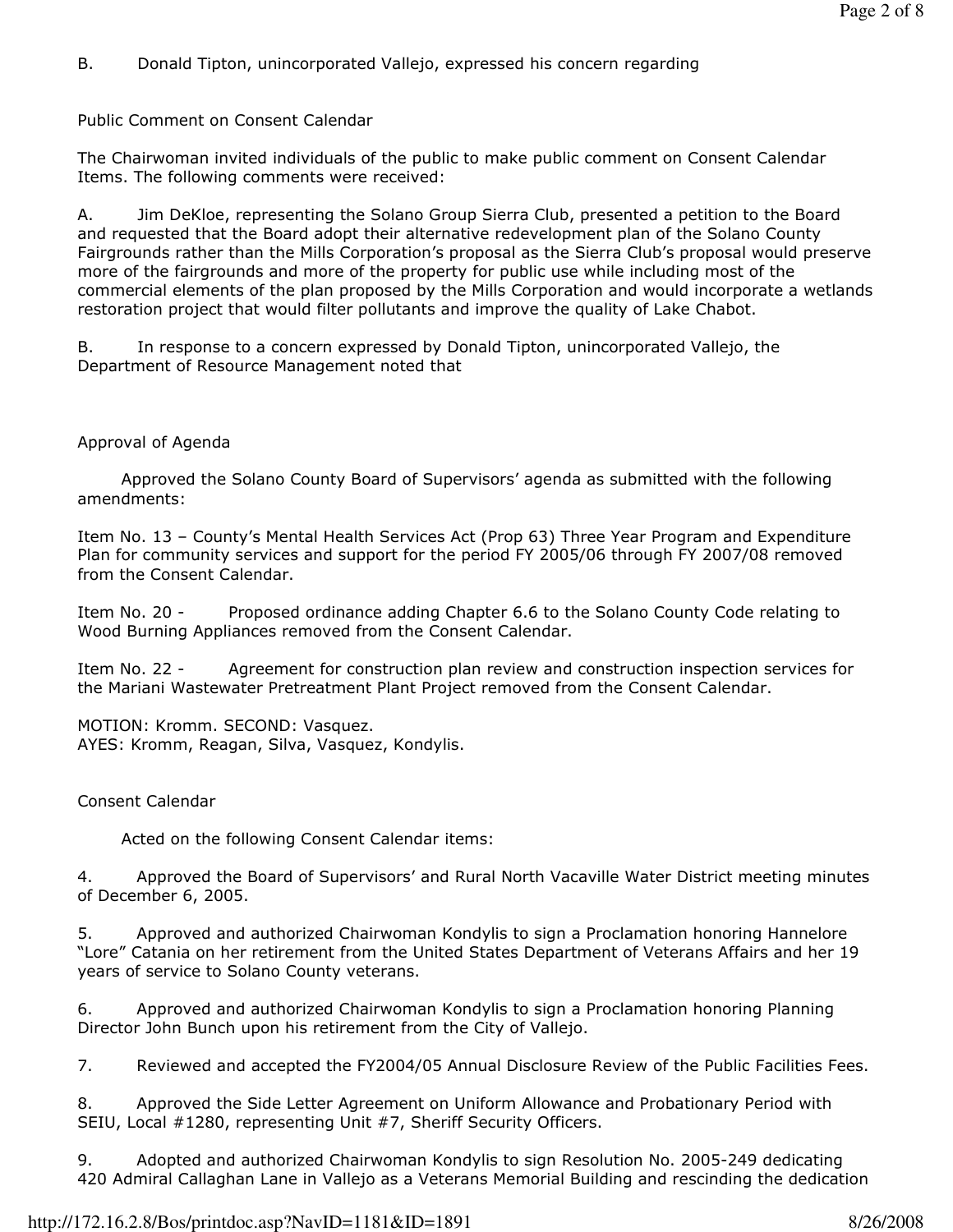of the Vallejo Veterans Memorial Building at 444 Alabama Street. (see Resolution Book)

10. Approved an Appropriation Transfer Request (ATR) of \$642,000 from Department of Information Technology (DoIT) designations to consulting services to cover the cost of the professional services contract with Gartner, Inc.

11. Approved and authorized Chairwoman Kondylis to sign a revenue agreement with the California Department of Health Services in the amount of \$4,689,000 for the period October 1, 2005 through September 30, 2008 for the Women, Infants, and Children (WIC) program.

12. Approved and authorized Chairwoman Kondylis to sign an amendment to a contract with Child Haven, Inc. in the amount of \$51,635 to increase the contract payment limit from \$311,250 to \$362,885 for the period ending June 30, 2005.

14. Adopted and authorized Chairwoman Kondylis to sign Resolution No. 2005-250 expressing support and authorizing the Probation Department to participate, as a sub-grantee through the County of San Diego, in an exclusive statewide Adult Driving Under the Influence Offender Program administered by the California State Office of Traffic Safety (OTS) for the grant period of January 1, 2006 through September 30, 2008 and authorized the Chief Probation Officer/Director of Probation to sign a Memorandum of Understanding with San Diego County and any extensions or amendments, thereby receiving \$80,464 in federal pass through funds made available through the National Highway Safety Act and the Safe, Accountable and Flexible Efficiency Transportation Equity Act. (see Resolution Book)

15. Adopted and authorized Chairwoman Kondylis to sign Resolution No. 2005-251 authorizing the Office of Family Violence Prevention on behalf of Solano County, to submit a two-year Grants to Encourage Arrest Policies and Enforcement of Protection Orders Program grant application to the U.S. Department of Justice-Office on Violence Against Women for the grant period September 1, 2006 through August 31, 2008 and authorized the County Administrator to sign the Grant Agreement and any extensions or amendments, thereby receiving up to \$400,000 in federal funds (Federal Catalog ID#16.590). (see Resolution Book)

16. Adopted and authorized Chairwoman Kondylis to sign Resolution No. 2005-252 amending the allocation list in the Sheriff's Office to add two (2) full time equivalent Sergeant-Sheriffs and delete one (1) full time equivalent Lieutenant-Sheriff, one (1) Public Safety Dispatcher (Supervising), one (1) Cook (Supervising), and one (1) Social Worker II. (see Resolution Book)

17. Approved and authorized the County Administrator to sign amendment for \$112,500 to the existing contract between the Department of Child Support Services and Attorney's Diversified Services for service of court documents related to the establishment and enforcement of child support.

18. Approved and authorized Chairwoman Kondylis to sign the Notice of Completion for the Overlay 2005 Project, constructed by Evans Grading and Paving for a final cost of \$726,363.

19. Adopted and authorized Chairwoman Kondylis to sign Resolution No. 2005-253 requesting the California Debt Limit Allocation Committee to reassign 25% of 2005 Single Family allocation available to Solano County by the Californian Debt Allocation committee to the Californian Rural Home Mortgage Finance Authority for the Single Family Housing Mortgage Revenue Bond Program. (see Resolution Book)

21. Approved an Appropriations increase for Other Professional Services Revenue of \$457,344 to offset an increase in the Department's FY2005/06 Budget of \$363,500 in contracted services and \$93,844 in Other Professional Services. Approved a contract amendment of \$79,344 with Ken Solomon for professional contract planning services to manage the Shiloh II environmental impact report and land use entitlement process, and delegated authority to the Director of Resource Management to sign this contract amendment and all future amendments, as may be necessary, to complete the project.

23. Took the following action relating to agreements with the City of Vallejo and the Vallejo Sanitation and Flood Control District: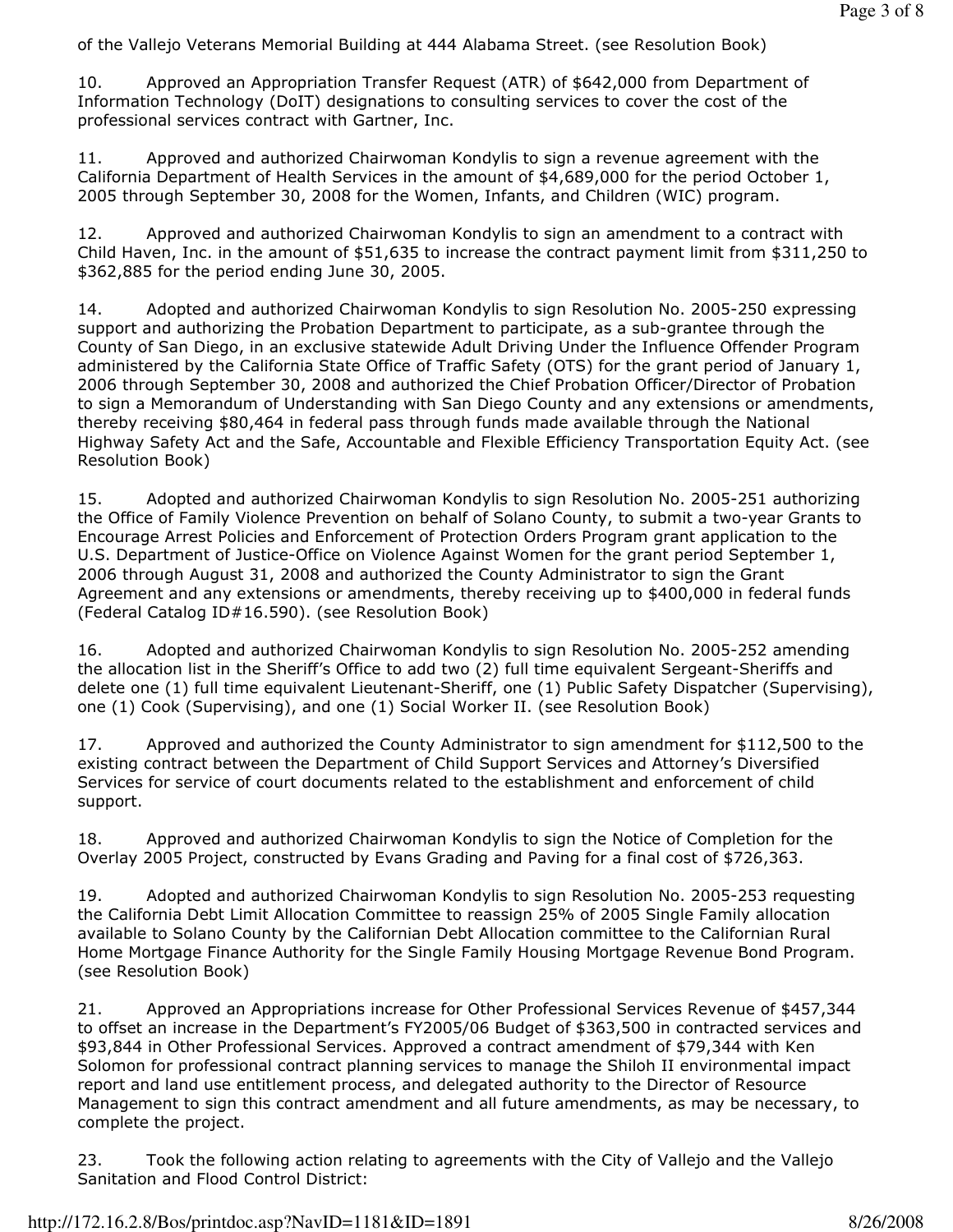A. Authorized the Director of Resource Management to negotiate and execute amendments to the existing agreements with the City of Vallejo and the Vallejo Sanitation District to implement waterline and sewer improvement projects in the Homeacres area.

B. Approved an Appropriation Transfer Request of \$387,345 from Contingencies in the SE Vallejo Redevelopment Settlement Fund to make funds available in Operating Transfers Out for Public Works.

C. Approved an Appropriation Transfer Request of \$387,345 for Unanticipated Revenue (Operating Transfers In) to cover an increase in Other Professional Services in the Public Works budget.

24. Approved and authorized the President/Executive Director of the Workforce Investment Board of Solano County to sign the following contracts:

A. AK Bean Foundation, of Fairfield, for tutoring, alternative education, adult mentoring, leadership development, job readiness, and guidance counseling; the total amount of the October 1, 2005 – September 30, 2006 contract is \$71,063.

B. Planned Parenthood Shasta-Diablo, Inc., of Concord, with offices in Fairfield and Vallejo, for tutoring, leadership development, and follow-up services; the total amount of the October 1, 2005 – September 30, 2006 contract is \$61,000.

25. Approved and authorized Chairwoman Kondylis to sign a Third Amendment to Memorandum of Intent between the County of Solano, the Solano County Fair Association, and the Mills Corporation for the revitalization of the Solano County Fairgrounds.

MOTION: Reagan. SECOND: Silva. AYES: Kromm, Reagan, Silva, Vasquez, Kondylis.

Item No. 13 Mental Health Services Act (Prop 63)

 The Board received a presentation from Fred Heacock, Health and Social Services, providing an overview of the County's Mental Health Services Act Three Year Program and Expenditure Plan for community services and support for the period FY 2005/06 through FY 2007/08.

 The Board expressed concern regarding services to the senior community, development of initial housing services, outreach to transgender and shut-in populations. The Board cautioned staff on possible cuts in funding from the State.

MOTION: Kromm. SECOND: Reagan. AYES: Kromm, Reagan, Silva, Vasquez, Kondylis.

 The Board of Supervisors recessed this meeting at 10:25 a.m. and reconvened at 10:45 a.m. All members were present. Chairwoman Kondylis presided.

Agenda Item No. 26 Level Two Legislative Priorities

 The Board received an overview of the Level Two Legislative Priorities and the General Principles in the County's 2006 State Legislative Platform.

 At the conclusion of discussion, the Board amended the Level Two Legislative Priorities and the General Principles in the County's 2006 State Legislative Platform to include an additional item regarding support for legislative efforts to reduce the job/housing imbalance in housing rich counties.

MOTION: Kromm. SECOND: Vasquez.

AYES: Kromm, Reagan, Silva, Vasquez, Kondylis.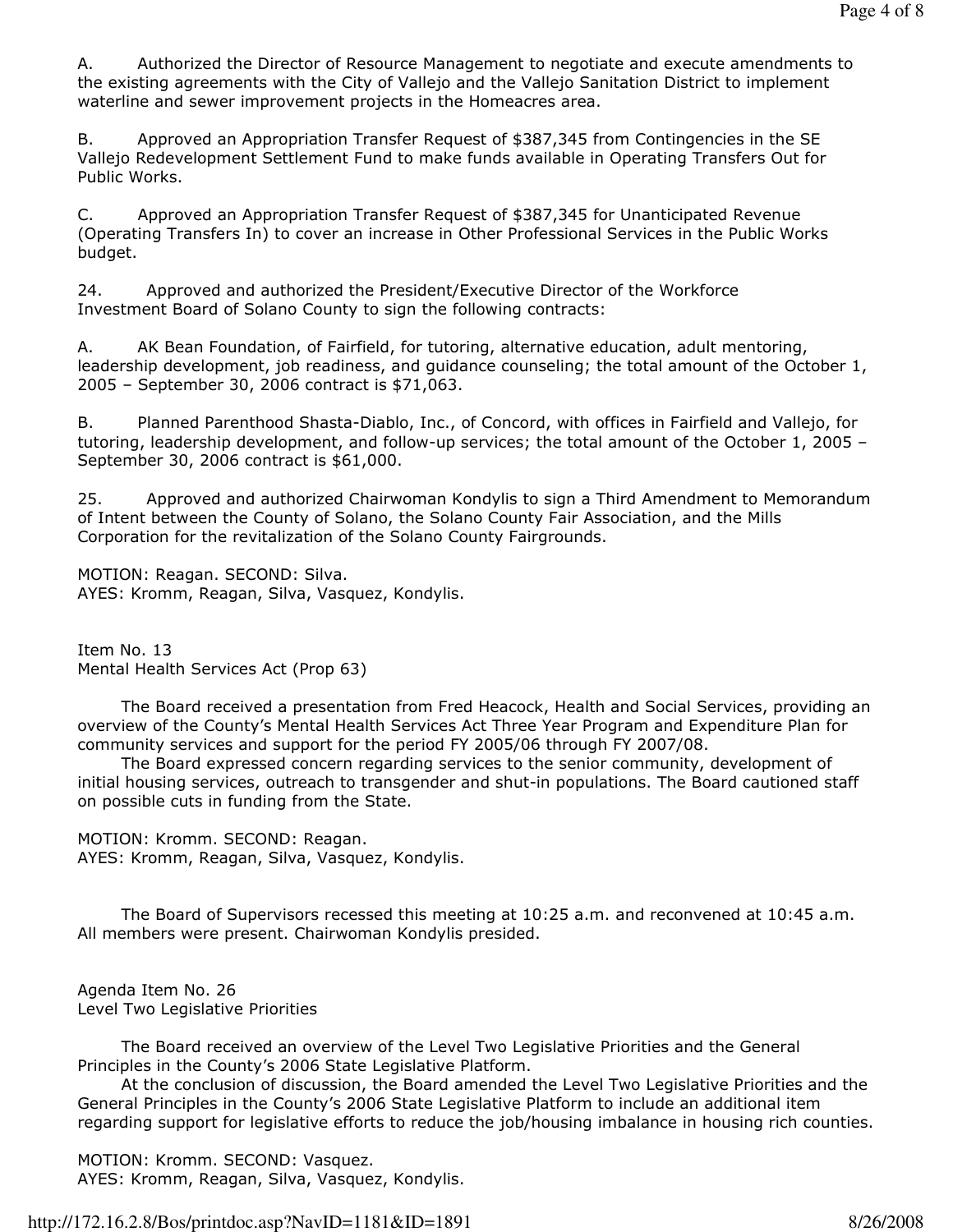Agenda Item No. 29 Adaptive Reuse of Old Library Building

 The Board received a presentation from the Solano County Historical Society on their Business Plan for the adaptive reuse of the County owned building known as the Old Library, located at 601 Texas Street in Fairfield.

 At the conclusion of discussion, the Board directed County staff and Supervisor Kromm to work with the Solano County Historical Society to evaluate the business plan, identify the County's financial obligation and report back to the Board in January, 2006.

 The Board of Supervisors recessed this meeting at 1:00 p.m. and reconvened at 1:30 p.m. All members were present. Chairwoman Kondylis presided.

Agenda Item No. 27 Strategic Plan and Three Year Goals and Objectives

 Received a Status Report on the County's Strategic Plan and Three Year Goals and Objectives. Accepted amendments to objectives relating to screening pregnant women for prenatal substance abuse and medical health exams for children enrolled in PHC. Directed staff to review efforts being made in the community regarding senior citizens and to report back to the Board.

MOTION: Kromm. SECOND: Silva. AYES: Kromm, Reagan, Silva, Vasquez, Kondylis.

Agenda Item No. 20 Wood Burning Appliances

 Adopted and authorized Chairwoman Kondylis to sign Ordinance No. 2005-1668 adding Chapter 6.6 and Sections 6.6-10, 6.6-20, 6.6-30, 6.6-40, 6.6-50 and 6.6-60 to the Solano County Code relating to wood burning appliances. The adopted ordinance will require the installation of EPA certified wood burning appliances during new installations or as a result of replacement during remodeling, in commercial or residential buildings in the unincorporated areas of Solano County; authorize Solano County to assist a local air quality management district with public notifications and educational announcements during air quality warnings or advisories issued by the air district; and prohibit the burning of certain materials.

MOTION: Kromm. SECOND: Silva AYES: Kromm, Silva, Vasquez, Kondylis. NOES: Reagan. (Supervisor Reagan expressed his opposition to reducing low cost fuel sources at a time when fuel costs are increasing.)

Agenda Item No. 28 2005 Annual Report

 Received a presentation by County Administrator Michael D. Johnson highlighting the accomplishments of Solano County in 2005 and accepted the 2005 Annual Report.

MOTION: Silva. SECOND: Reagan. AYES: Kromm, Reagan, Silva, Vasquez, Kondylis.

Agenda Item No. 22 Mariani Wastewater Pretreatment Plant Project

At the conclusion of a brief discussion, the Board approved and authorized County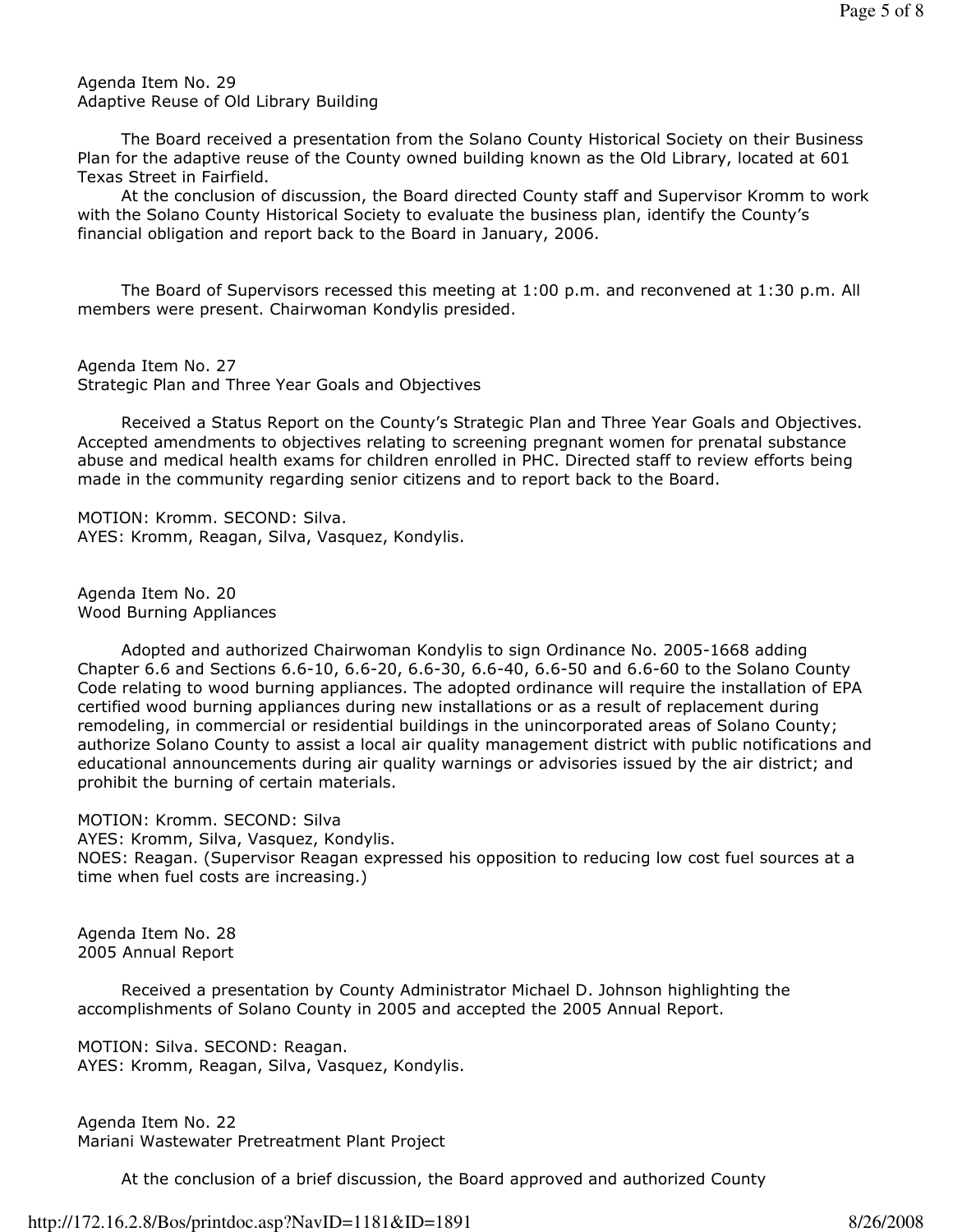Administrator Michael D. Johnson to sign a professional services agreement with an outside Contract Services Company for construction plan review and site inspection services for the Mariani Wastewater Pretreatment Plant Project in an amount not to exceed \$500,000. The term of the agreement will be December 19, 2005 through December 31, 2006. Approved appropriation transfer request to increase building permit revenue in the amount of \$500,000 to cover additional professional services costs.

MOTION: Kondylis. SECOND: Vasquez. AYES: Kromm, Reagan, Silva, Vasquez, Kondylis.

Agenda Item No. 30 Health Improvement Initiatives Evaluation

 Accepted the Master Settlement Agreement (MSA) Advisory Board's Health Improvement Initiatives Evaluation report regarding the MSA Strategic Plan activities and outcomes on improving access to health care and reducing the use of alcohol, tobacco and other drugs during the period FY2002/03 through FY2004/05.

MOTION: Silva. SECOND: Reagan. AYES: Kromm, Reagan, Silva, Vasquez, Kondylis.

Agenda Item No. 35 Dove Creek Trail

 At the conclusion of a public hearing to consider Planning Commission recommendation to adopt an ordinance approving Rezoning Petition No. Z-01-03 and Policy Plan Overlay District PP-01- 03, rezoning two parcels comprising approximately 80 acres combined from A-20, Exclusive Agriculture, to RR2-1/2, Rural Residential with a Policy Plan Overlay; and approve Major Subdivision application S-01-03 subdividing the 80 acres into 32 lots ranging in size from 1.3 to 3.8 acres, with additional common area parcels for property located at the southwest terminus of Dove Creek Trail; 7471 Dove Creek Trail, the Board took the following action:

A. Waived full reading of the proposed ordinance and read by title only. Adopted and authorized Chairwoman Kondylis to sign Ordinance No. 2005-1669 approving Rezoning Petition No. Z-01-03 rezoning the approximately 80-acre property, comprising two parcels, from A-20, Exclusive Agricultural, to RR-2-1/2, Rural Residential and approving PP-01-03, Policy Plan Overlay District.

B. Adopted and authorized Chairwoman Kondylis to sign Resolution No. 2005-256 approving Major Subdivision S-01-03, to subdivide the approximately 80 acre property located at the southwest terminus of Dove Creek Trail into 32 residential lots with additional common area parcels, subject to the conditions of approval recommended by the Planning Commission.

C. Directed staff to develop final language, for incorporation into the conditions of approval and/or Policy Plan Overlay District Regulations, as appropriate, regarding contracting with Solano County Water Agency or Solano Resource Conservation District to provide inspection of the subdivision storm water facilities.

MOTION: Silva. SECOND: Vasquez. AYES: Kromm, Reagan, Silva, Vasquez. NOES: Kondylis. (Chairwoman Kondylis noted that she was not in favor of the project.)

 Supervisor Kromm was excused from participation in the following items pertaining to the Solano Land Trust as his spouse is the Executive Director of the Solano Land Trust.

Agenda Item No. 32 Agricultural Preserve (Eastern Swett Ranch)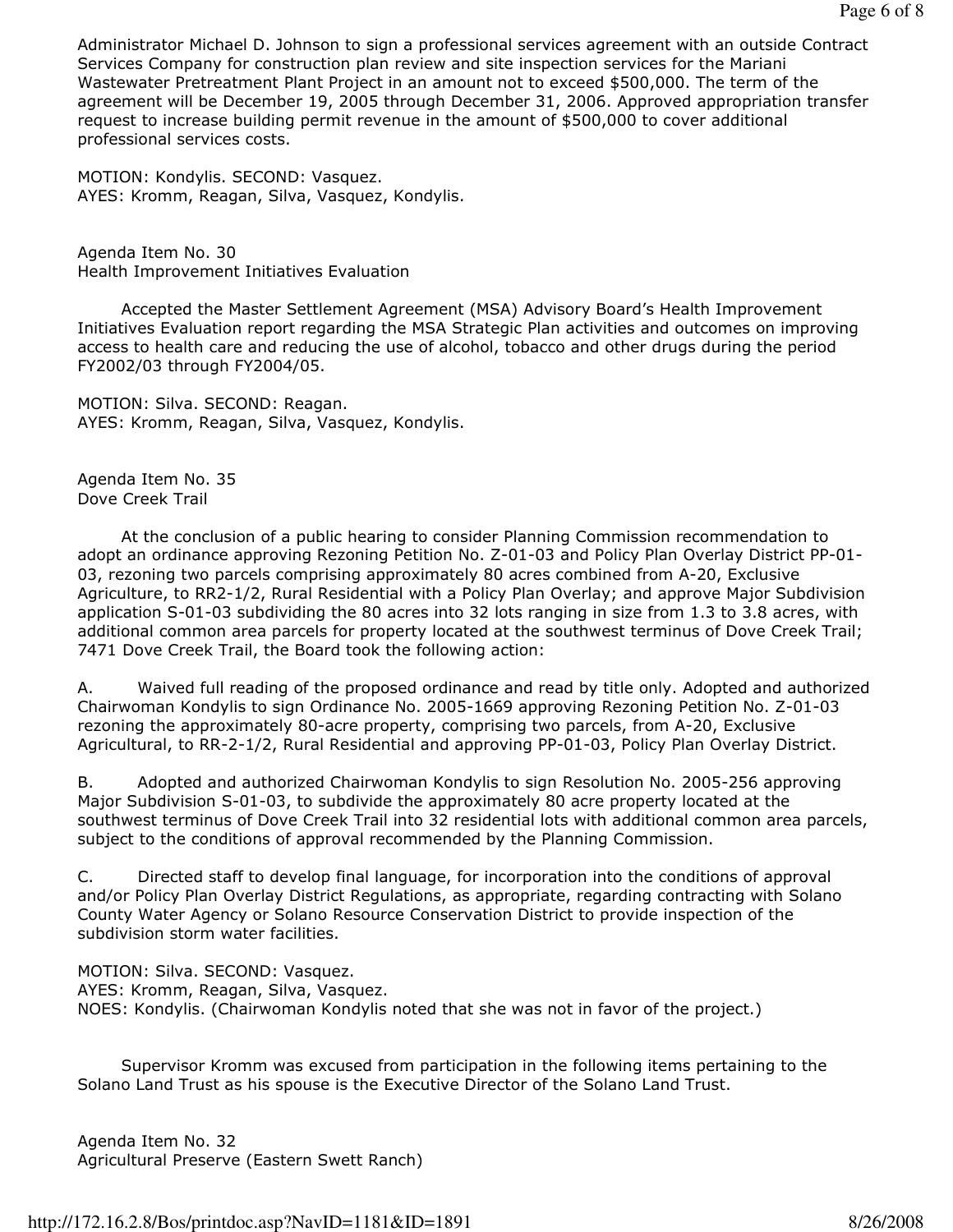At the conclusion of a public hearing to consider Agricultural Preserve Application No. 1346 of Solano Land Trust for 1,433 acres of property, the Board took the following action:

A. Adopted and authorized Chairwoman Kondylis to sign Resolution No. 2005-254 establishing Agricultural Preserve No. 1239 and approving Land Conservation Contract No. 1346 of the Solano Land Trust and authorizing its execution by the Chairperson and directing that it be recorded. (see Resolution Book)

B. Approved County standard Land Conservation Contract pursuant to the California land Conservation Act of 1965 (Williamson Act).

MOTION: Vasquez. SECOND: Kondylis.

AYES: Silva, Vasquez, Kondylis.

NOES: Reagan. (Supervisor Reagan felt that by placing this land in an Agricultural Preserve, the Solano Land Trust would be prohibited from partnering with commercial enterprises in generate revenue to operate this land.) EXCUSED: Kromm.

 This meeting of the Board of Supervisors was recessed at 3:00 p.m. and reconvened at 3:25 p.m. All members were present. Chairwoman Kondylis presided.

Agenda Item No. 33 Agricultural Preserve (King Ranch)

 At the conclusion of a public hearing to consider Agricultural Preserve Application No. 1347 of Solano Land Trust for 46.81 acres of property, the Board took the following action:

A. Adopted and authorized Chairwoman Kondylis to sign Resolution No. 2005-255 expanding Agricultural Preserve No. 1227 and approving Land Conservation Contract No. 1347 of the Solano Land Trust and authorizing its execution by the Chairperson and directing that it be recorded. (see Resolution Book)

B. Approved County standard Land Conservation Contract pursuant to the California land Conservation Act of 1965 (Williamson Act).

MOTION: Vasquez. SECOND: Silva.

AYES: Silva, Vasquez, Kondylis.

NOES: Reagan. (Supervisor Reagan felt that by placing this land in an Agricultural Preserve, the Solano Land Trust would be prohibited from partnering with commercial enterprises to generate revenue to operate this land.)

EXCUSED: Kromm.

Agenda Item No. 34 Appeal of English Hills Transportation Impact Fee

 The Board considered an appeal of the English Hills Transportation Impact Fee for a property on Linda Vista Lane filed by Linda Johnson. Staff noted that in 2004, Ms. Johnson obtained building permits for the construction of two homes on a property in the English Hills area, northwest of Vacaville and an English Hills Transportation Impact Fee in the amount of \$5,481 was required for each of the two dwelling. Staff noted that Ms. Johnson felt that the fee for the second dwelling should not be required since the second home was intended for the use of her mother-in-law who did little driving.

 At the conclusion of discussion, the Board acted to deny the appeal request of Linda Johnson and affirmed the Department of Resource Management's decision not to reduce the Transportation Impact Fee as the fee was a one-time fee collected at the time a building permit was issued for new construction and was intended to offset the ongoing long-term impacts of additional vehicle trips generated by development.